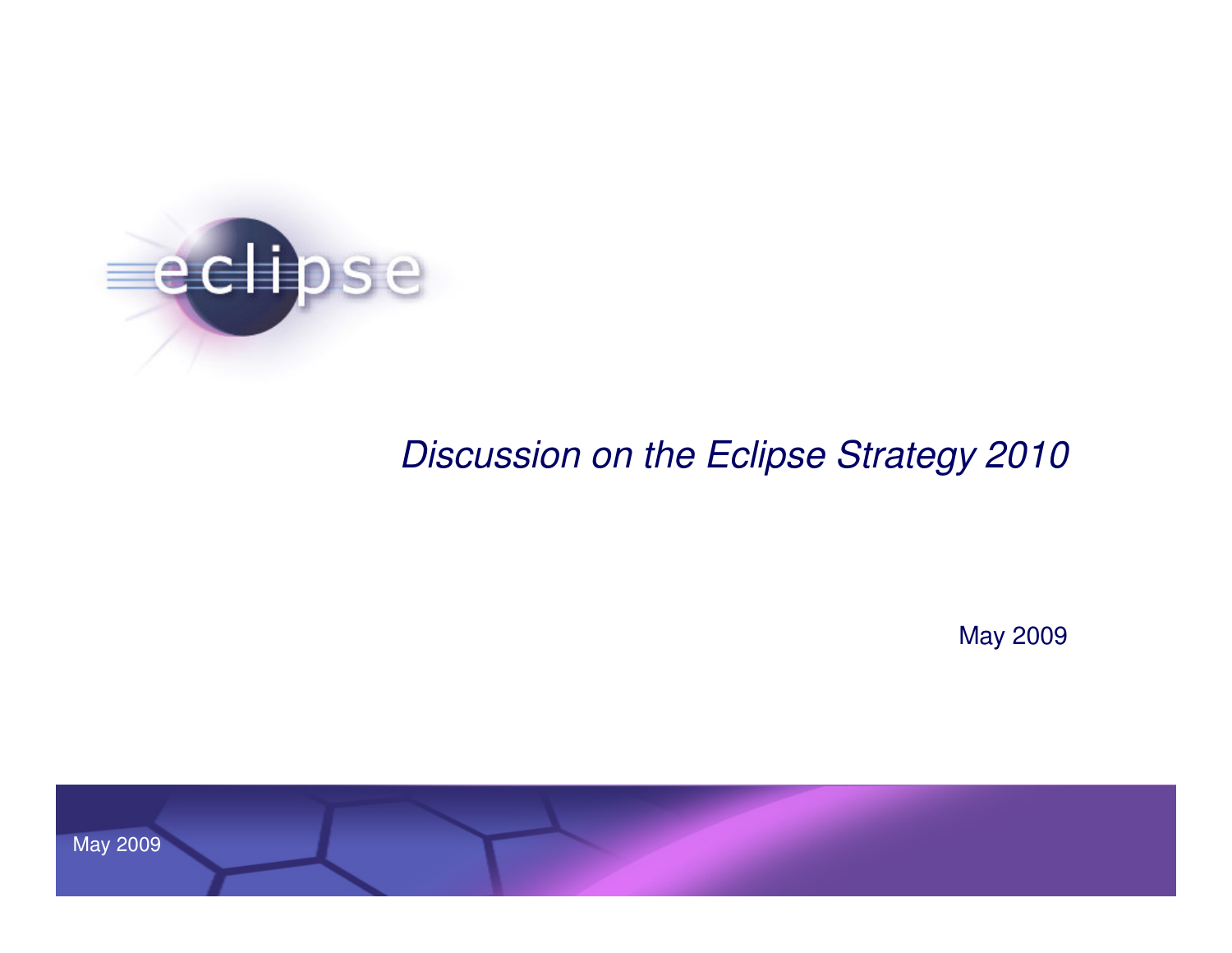## 5 Elements of a strategy



Meeting

| <b>Element</b> |                 | <b>Key Question</b>                                                                             |  |                                |  |
|----------------|-----------------|-------------------------------------------------------------------------------------------------|--|--------------------------------|--|
|                | <b>Mission:</b> | Why does the Foundation exist?<br>What is the value proposition?                                |  |                                |  |
| 2.             | <b>Vision:</b>  | What does the Foundation become in the long run?                                                |  | Scope<br>of the<br>June        |  |
| 3.             | <b>Goals:</b>   | What does the Foundation undertake?                                                             |  | <b>Board</b><br>Meeting        |  |
| 4.             | <b>SWOT:</b>    | What are the strengths, weaknesses, opportunities<br>and threads to reach the vision and goals? |  | Scope<br>of the                |  |
| 5.             |                 | <b>Initiatives:</b> Which actions are done in order reach the goals?                            |  | Sep-<br>tember<br><b>Board</b> |  |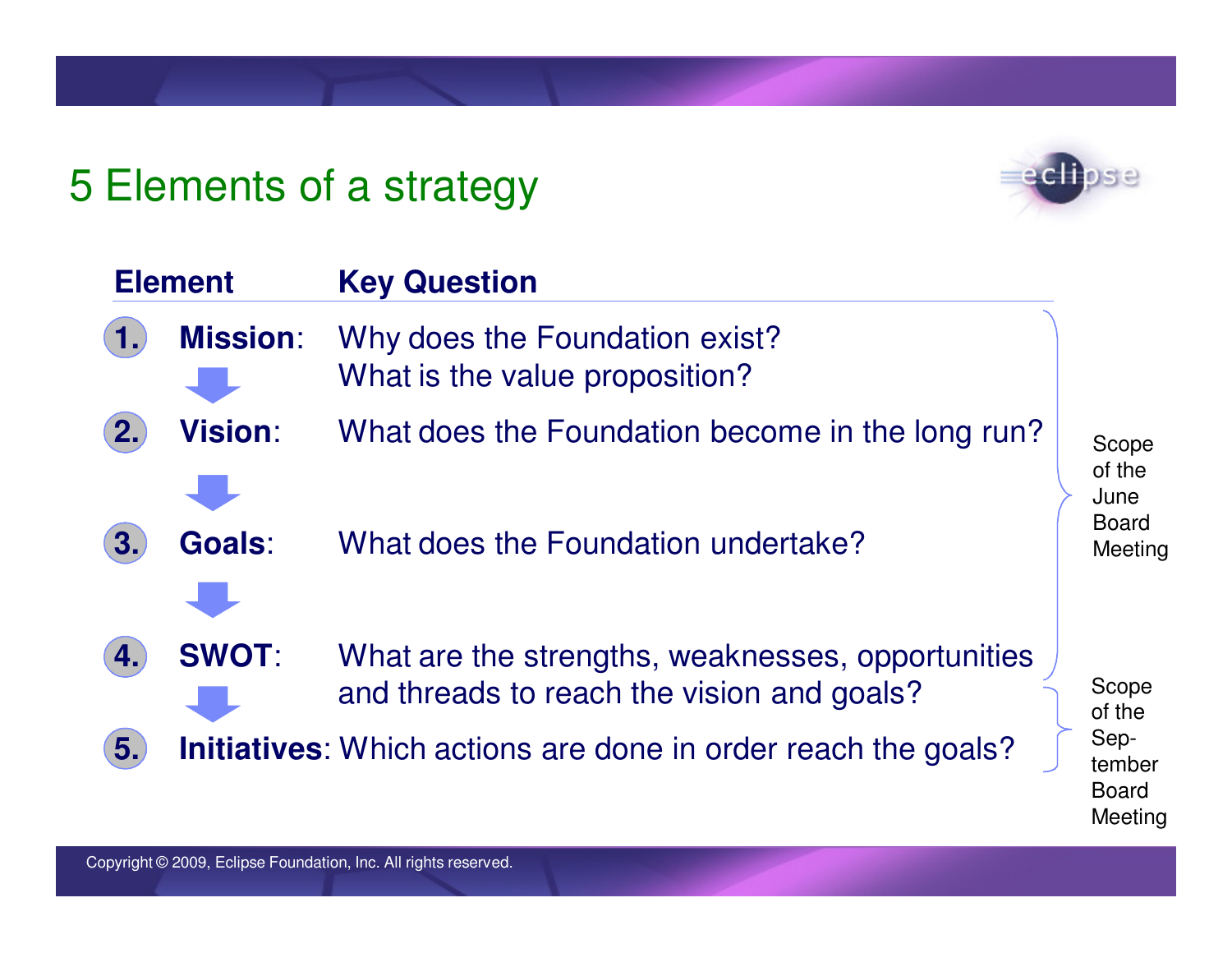## 1. Eclipse Foundation Purpose (=Mission)



Mission (Eclipse Bylaw - 1.1 Purpose)

"The Eclipse technology is a vendor-neutral, open development platform supplying frameworks and exemplary, extensible tools (the "Eclipse Platform"). Eclipse Platform tools are exemplary in that they verify the utility of the Eclipse frameworks, illustrate the appropriate use of those frameworks, and support the development and maintenance of the Eclipse Platform itself; Eclipse Platform tools are extensible in that their functionality is accessible via documented programmatic interfaces.

**The purpose of Eclipse Foundation Inc., (the "Eclipse Foundation"), is to advance the creation, evolution, promotion, and support of the Eclipse Platform and to cultivate both an open source community and an ecosystem of complementary products, capabilities, and services.**

The Eclipse Foundation is formed exclusively as a non-profit trade association, as set out in section 501 (c) (6) of the Internal Revenue Code (the "Code"). …"

> No changesto 2008.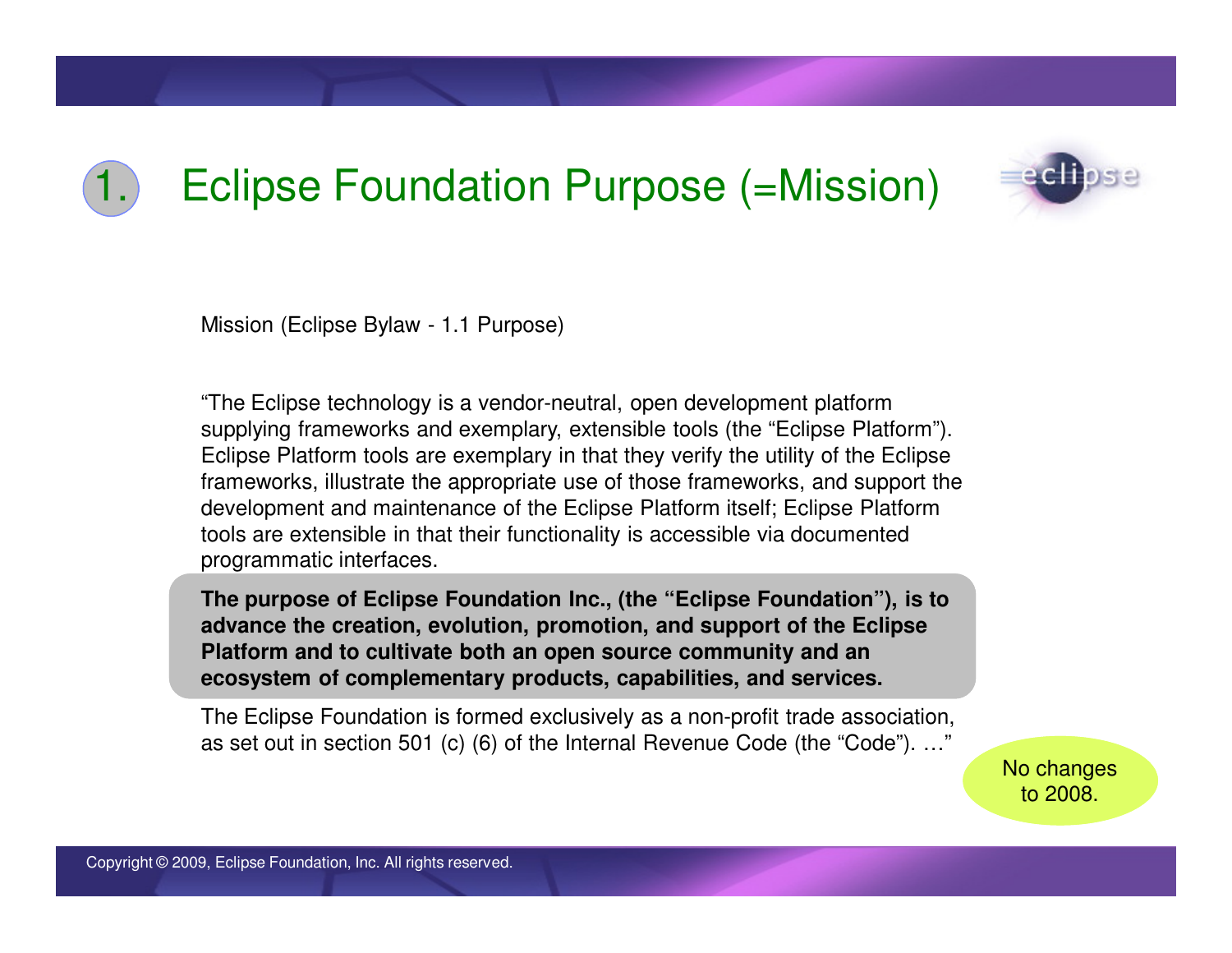

**The Eclipse Foundation is the leading collaborativecommunity focused on the creation of modularopen source software platforms,ecosystems and business models based on those platforms.**

> No changesto 2008.



**Eclipse developers can build, deploy and manage low-cost, quality and scalable softwarewhich runs on devices, desktops, servers and the cloud.**

> Addendumto 2008.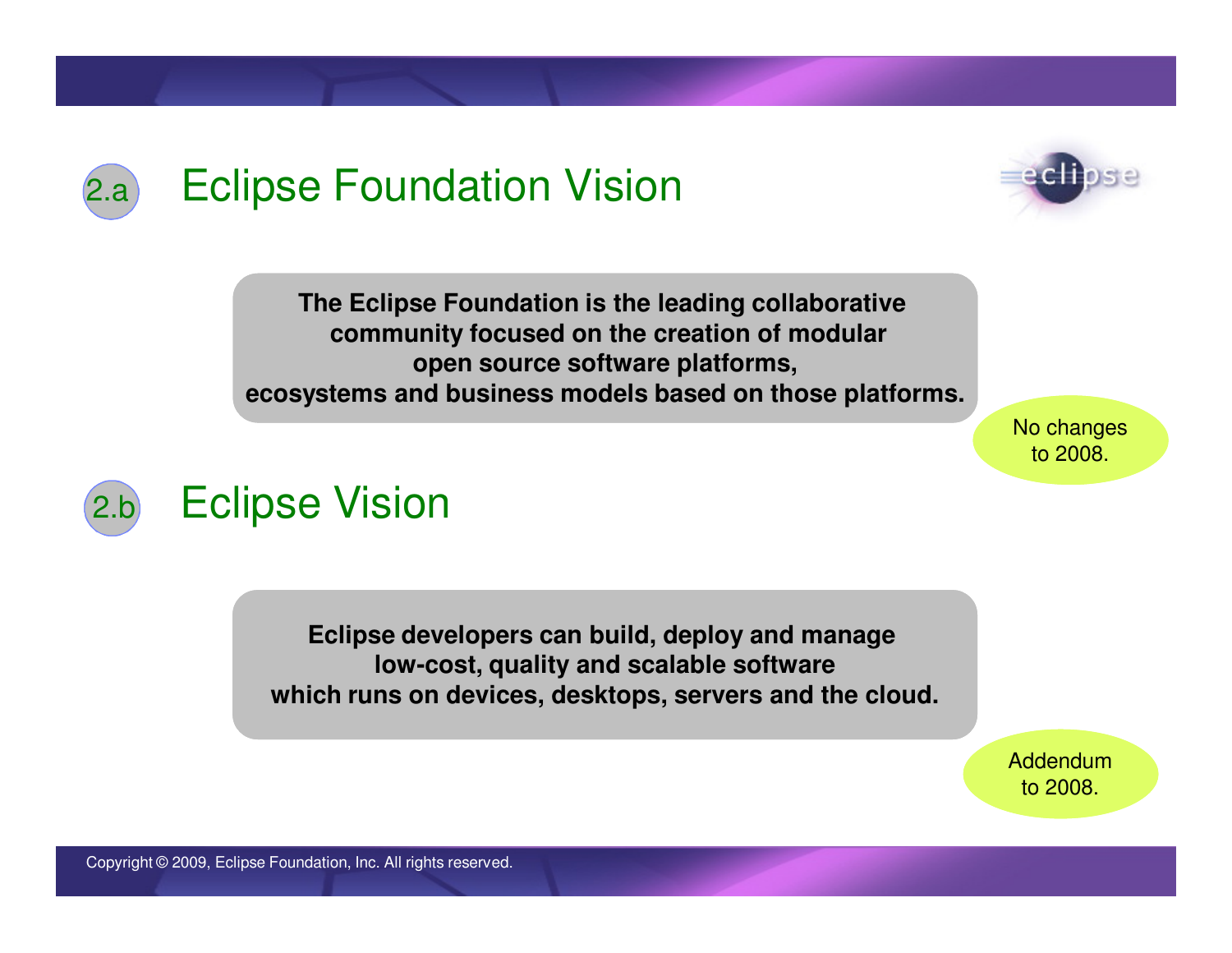



- 1. Establish Eclipse runtime technology as the leading open source runtime platform
- 2. Maintain dominance as the leading open source tools platform
- 3. Create value for all its membership classes
- 4. Foster growth of the ecosystem, particularly in verticals
- 5. Run a good ship

No changesto 2008.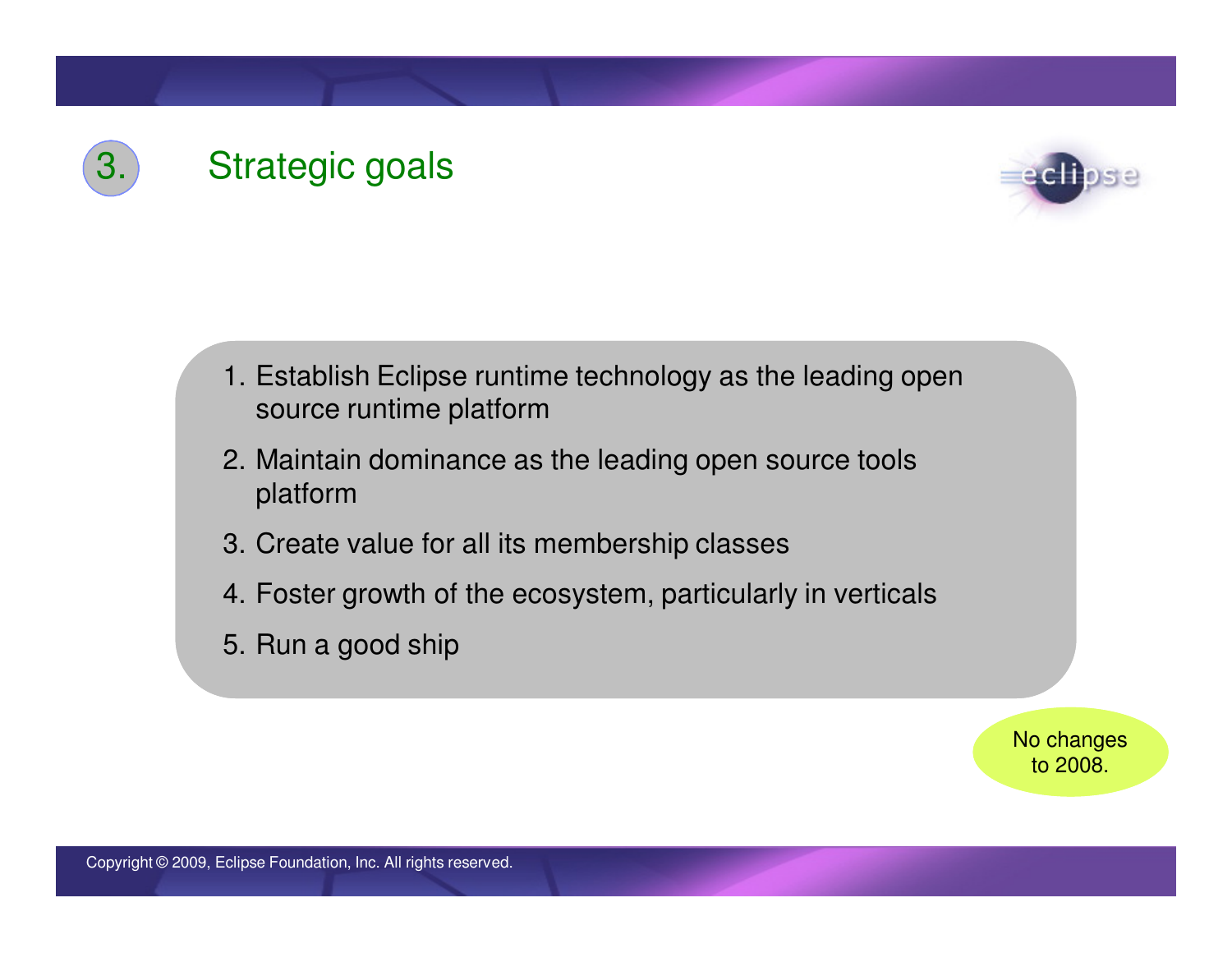



• Reduce reliance on a few strategic members for both revenue and contributions

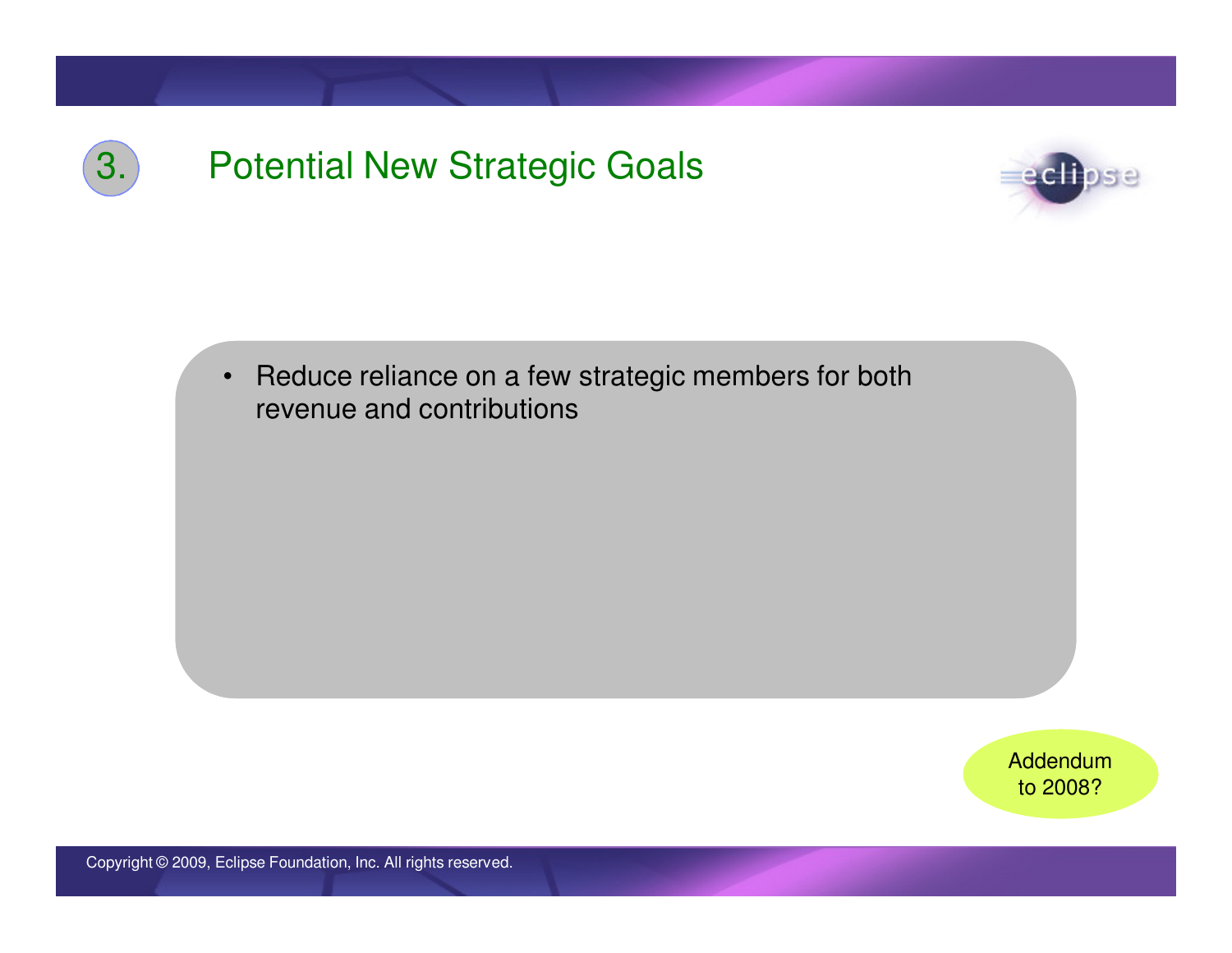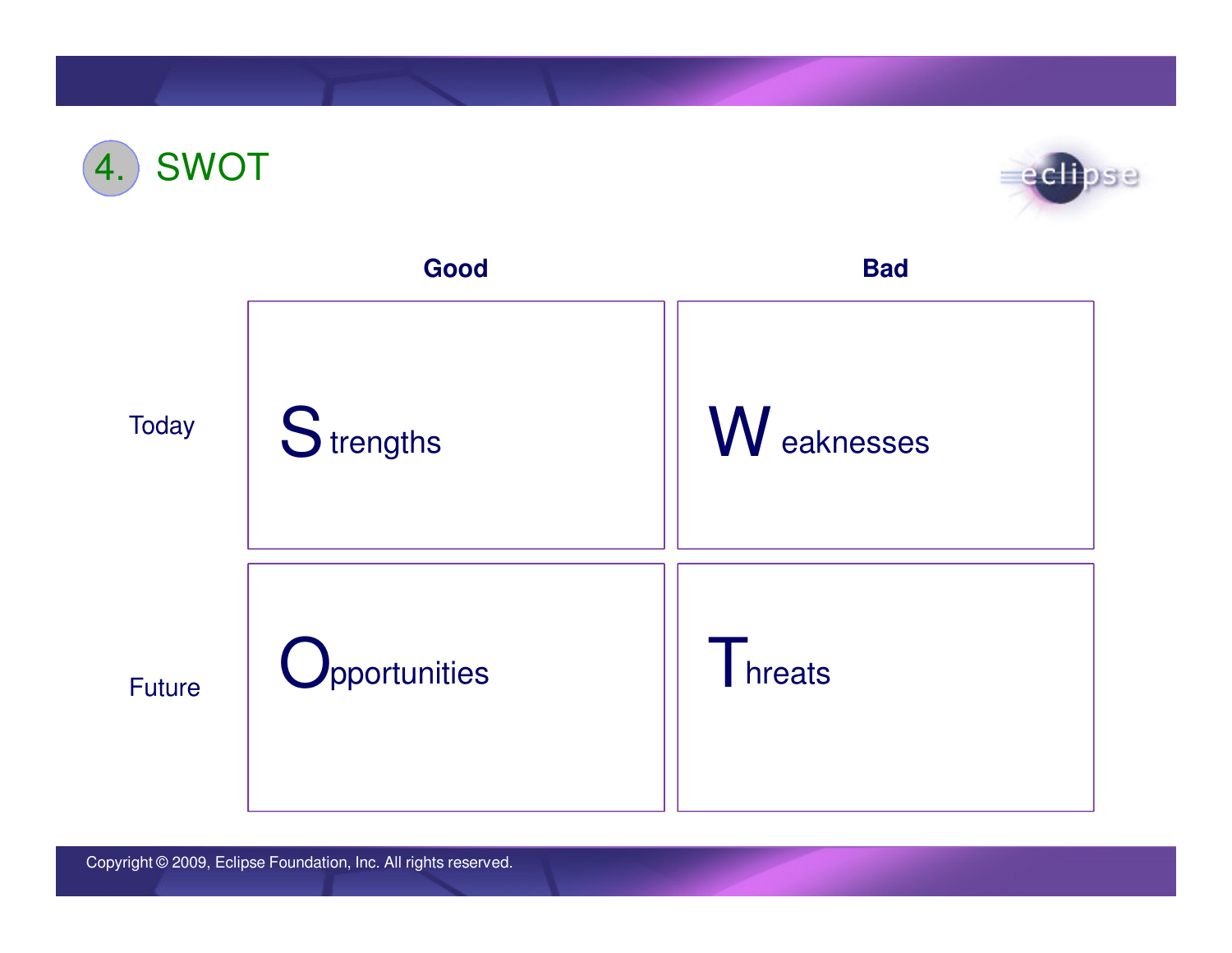





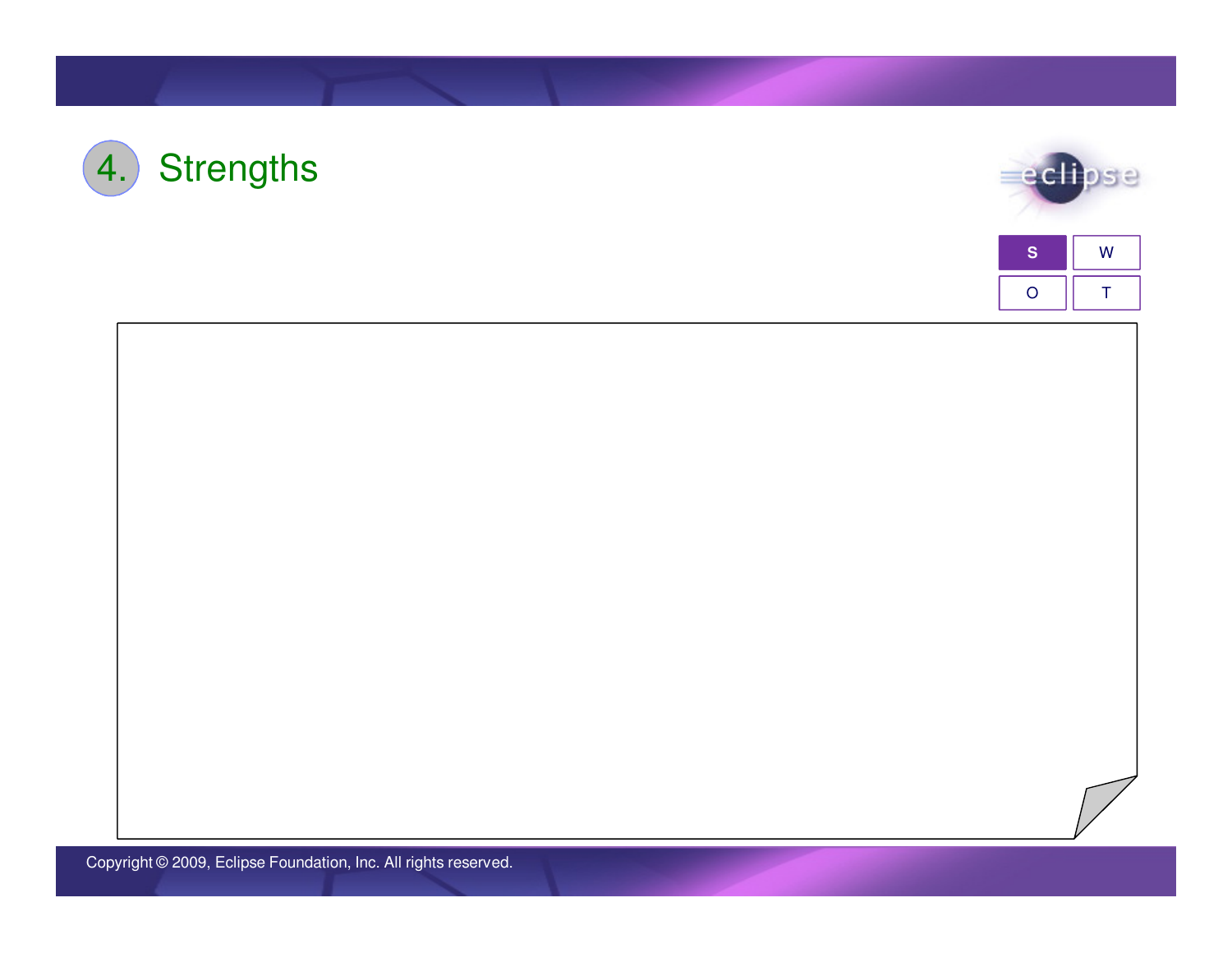



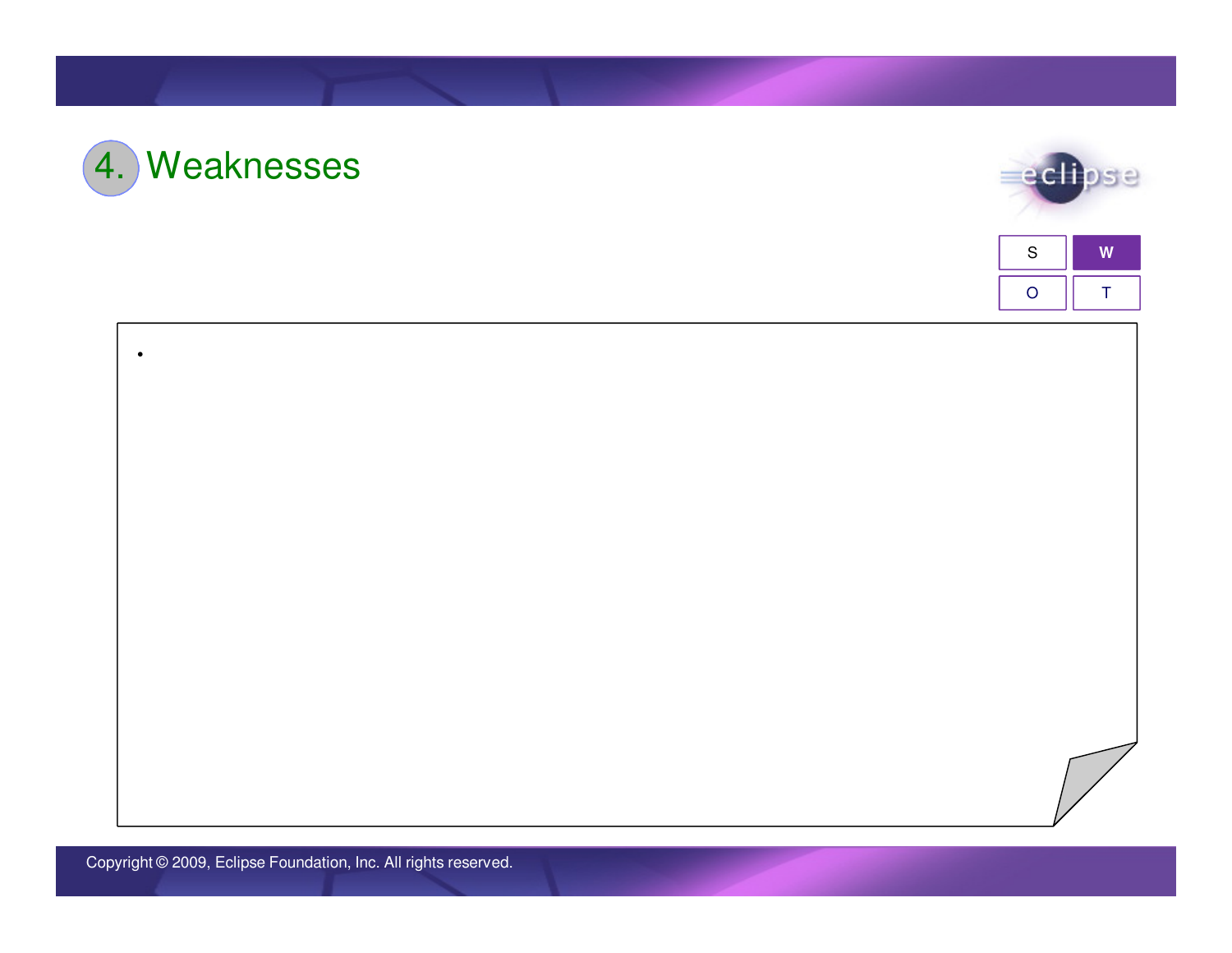



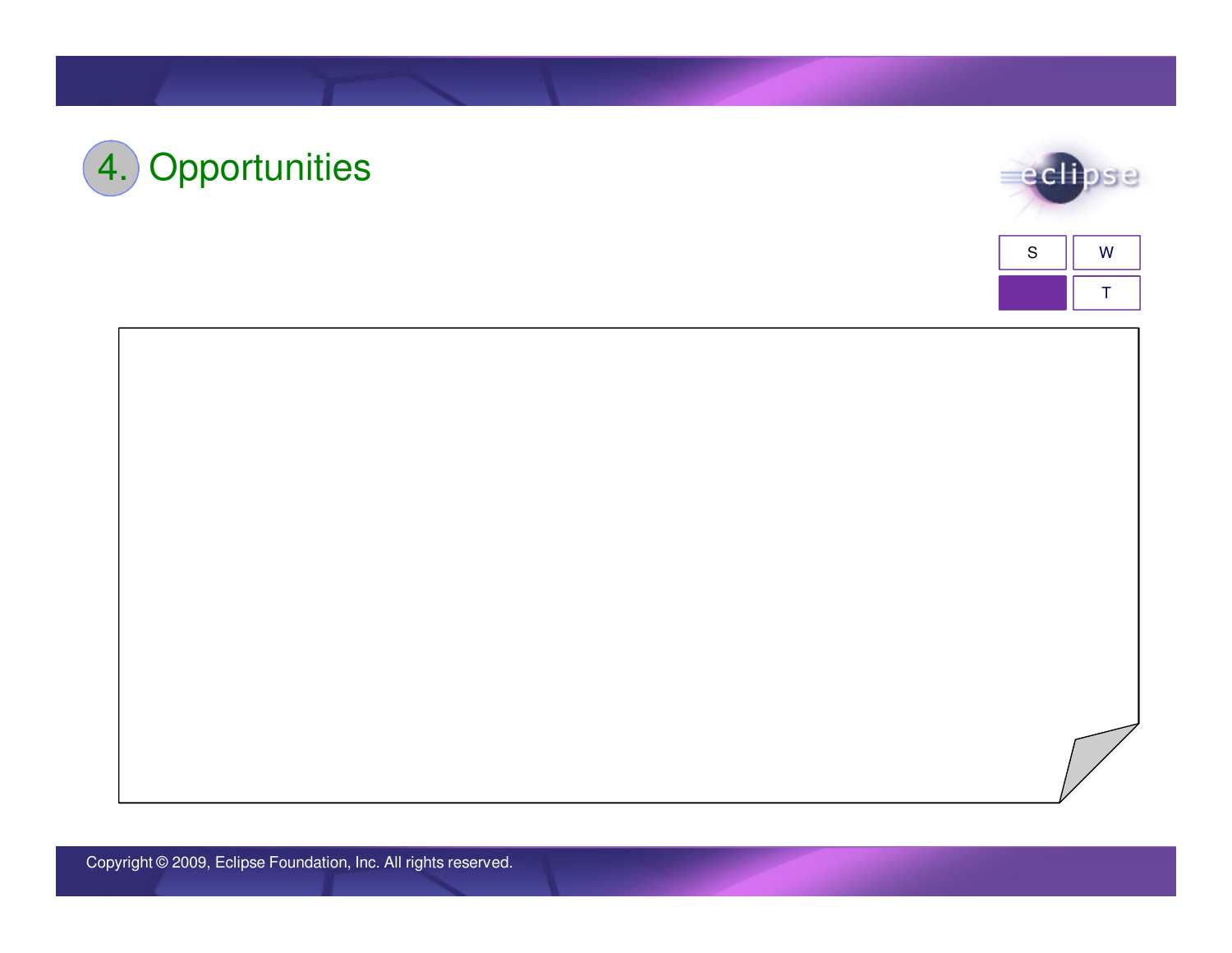



| S | W |  |
|---|---|--|
|   |   |  |